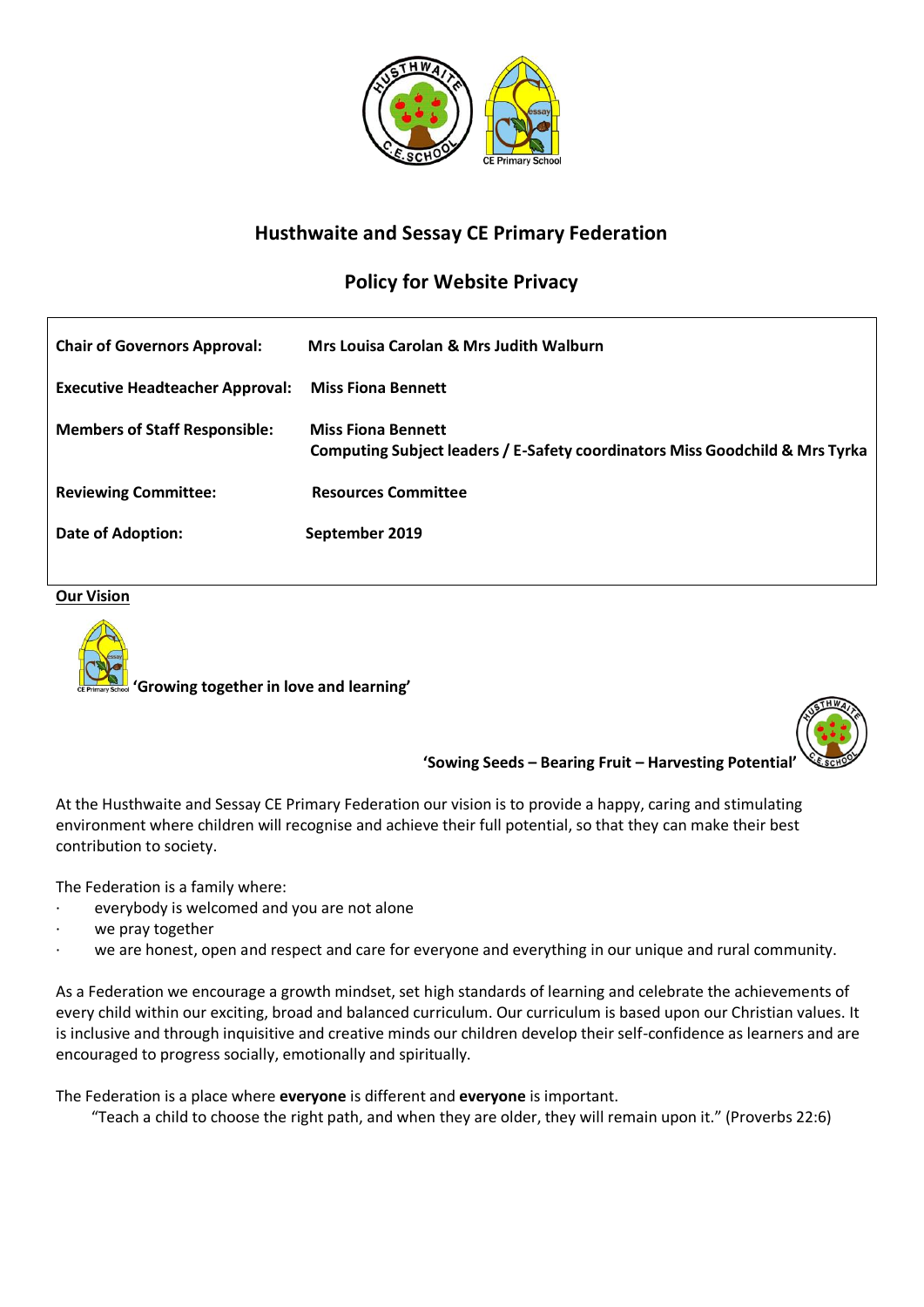# **Legal Information**

By using this site, you are agreeing to be bound by the following terms and conditions of the Husthwaite and Sessay CE Primary Federation websites. Below you can find legal information about our websites, including copyright, disclaimer and privacy policies.

# **Copyright**

Copyright of the content of the Husthwaite and Sessay CE Primary Federation websites - consisting of design, text, graphics, images, source code and other materials - remains at all times the copyright of the Husthwaite and Sessay CE Primary Federation or with associated third parties. The Husthwaite and Sessay CE Primary Federation grant permission to electronically copy, and print to hard copy, information from this website only for use within the federationpremises.

#### **Changes and Modification**

No changes, modifications or alterations may be made to materials from this site without written consent from the Husthwaite and Sessay CE Primary Federation. If information from this site is used for educational purposes then an acknowledgement of the Husthwaite and Sessay CE Primary Federation as the owner must accompany the material. Materials from this site cannot be re-published or distributed in any format without written permission from the Husthwaite and Sessay CE Primary Federation.

#### **Disclaimer**

The Husthwaite and Sessay CE Primary Federation makes every effort to ensure that the information on this website is accurate and up-to-date. However, we accept no liability for any loss or inconvenience caused by reliance on inaccurate material contained in this site.

# **External Web Links**

This website contains links to other web sites. The Husthwaite and Sessay CE Primary Federation is not responsible for the privacy practices of those other web sites nor is it responsible for the content of those sites.

#### **Privacy Statement**

This privacy statement discloses the privacy practices for the Husthwaite and Sessay CE Primary Federation websites. http://www.husthwaite.n-yorks.sch.uk/

<http://sessay.n-yorks.sch.uk/>

It applies solely to these websites. 

The Husthwaite and Sessay CE Primary Federation is committed to ensuring that your privacy is protected. Should we ask you to provide certain information by which you can be identified when using this website, then you can be assured that it will only be used in accordance with this privacy statement.

The Husthwaite and Sessay CE Primary Federation may change this policy from time to time by updating this page. You should check this page from time to time to ensure that you are happy with any changes. This policy is effective from September 2019.

#### **Cookies: Information Collection and Use**

A cookie is a small file which asks permission to be placed on your computer's hard drive. Once you agree, the file is added and the cookie helps analyse web traffic or lets you know when you visit a particular site. Cookies allow web applications to respond to you as an individual. The web application can tailor its operations to your needs, likes and dislikes by gathering and remembering information about your preferences. Overall, cookies help us provide you with a better website by enabling us to monitor which pages you find useful and which you do not. A cookie in no way gives us access to your computer or any information about you, other than the data you choose to share with us. You can choose to accept or decline cookies. Most web browsers automatically accept cookies, but you can usually modify your browser setting to decline cookies if you prefer. This may prevent you from taking full advantage of the website.

The Husthwaite and Sessay CE Primary Federation, as the data collector, may collect some information from visitors to this site. This information is used only to respond to enquiries and to monitor site usage. We will not pass on these details to third parties or use them for any other purposes unless instructed by you to do so.

We use traffic log cookies to identify which pages are being used. This helps us analyse data about webpage traffic and improve our website in order to tailor it to customer needs. We only use this information for statistical analysis purposes and then the data is removed from the system.

You will not receive unsolicited paper or electronic mail as a result of using an electronic form unless we have explicitly requested and received your permission.